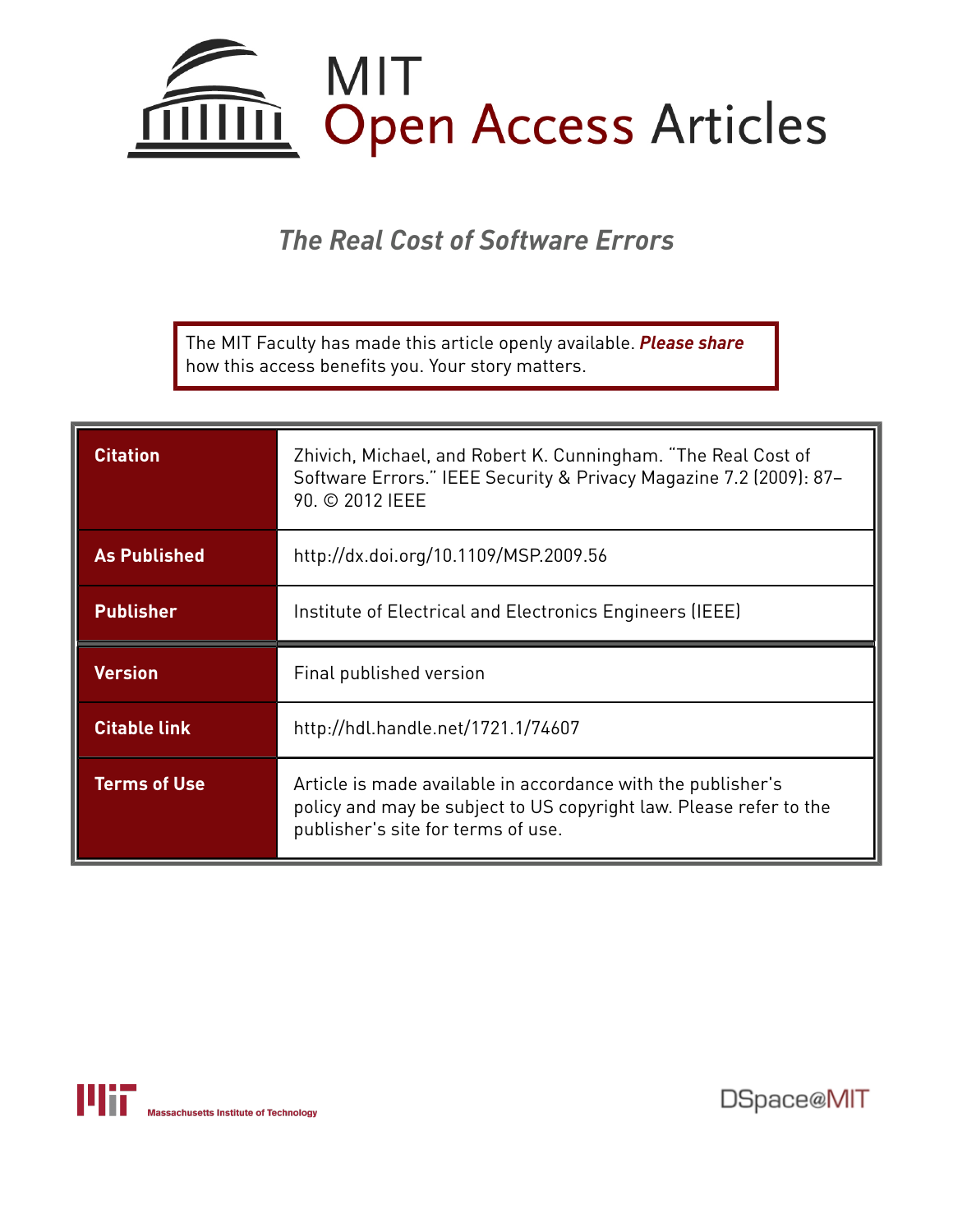# The Real Cost of Software Errors

oftware is no longer creeping into every as-<br>pect of our lives—it's already there. In fact,<br>failing to recognize just how much everything<br>we do depends on software functioning corpect of our lives—it's already there. In fact, failing to recognize just how much everything we do depends on software functioning cor-

rectly makes modern society vulnerable to software errors.

Estimating the cost of these errors is difficult because the effects of a single critical system's failure can have profound consequences across various sectors of the economy. The US National Institute of Standards and Technology (NIST) estimates that the US economy loses \$60 billion each year in costs associated with developing and distributing software patches and reinstalling systems that have been infected, as well as cost from lost productivity due to computer malware and other problems that software errors enable (see www.nist. gov/public\_affairs/releases/n02 -10.htm). The amount spent cleaning up from any particular virus is staggering—the Love Bug virus (2000) cost an estimated US\$8.75 billion worldwide, whereas CodeRed (2001) weighed in at \$2.75 billion and Slammer (2003) at \$1.5 billion (see www. computereconomics.com/article. cfm?id=936).

Worse yet, software problems don't stop with crashing browsers, zombie computers sending spam, or credit-card number theft. Critical infrastructure systems, including the power grid, petroleum refineries, oil and gas pipelines, water treatment plants, and nuclear power plants, all rely on industrial automation systems to perform data acquisition and real-time control. The software operating these systems suffers from similar errors as its enterprise counterparts; however, failures in these domains are much more severe. The August 2003 blackout in the northeastern US occurred, in part, because of a software fault in GE's XA/21 alarm-management system. A memory corruption error triggered by a race condition sent the system into an infinite loop, thus leaving the operator without updated information about its state. Had the system been working correctly, the operator could have prevented the cascading failures and minimized the damage.<sup>1</sup> Estimated costs associated with this blackout were between US\$7 and \$10 billion (see www.icfi. com/Markets/Energy/doc\_files/ blackout-economic-costs.pdf).

Given that software errors are so costly, an astute reader might ask why the software industry isn't doing more to prevent them. A common answer, even from some software security professionals, is that software errors aren't sufficiently important because they "don't kill people." Unfortunately, this statement indicates a misunderstanding of just how much we

rely on software's correct operation. Here, we've compiled several examples from diverse critical systems that demonstrate just how deadly software errors can really be.

### *Patriot Missile Defense System Failure*

Patriot is the US Army's mobile surface-to-air missile defense system, which was designed to defend against aircraft, cruise missiles, and short-range ballistic missiles. On 25 February 1991, a Patriot system failed to track and intercept an incoming Iraqi Scud missile at an army base in Dhahran, Saudi Arabia. The failure let the Scud missile reach its target, killing 28 American soldiers and wounding roughly 100 others (see www.fas.org/spp/starwars/gao/ im92026.htm).

The failure's cause was a rounding error resulting in a clock drift that worsened with increased operational time between system reboots. The original design assumed that the Patriot system would be fielded in a mobile fashion and thus frequently moved—the operational cycle was supposed to be 14 hours. The system in Dhahran was running for far longer—roughly 100 hours, resulting in a clock skew of 0.34 seconds. Although this percentage error might seem small, it was sufficient to miscalculate the incoming missile's location. The Patriot system verifies that an incoming object is a target for interception by computing a "box" based on the first radar contact with the object, a known missile speed, and a time counter. A radar contact within the predicted **MICHAEL** ZHIVICH AND Robert K. **CUNNINGHAM** *MIT Lincoln Laboratory*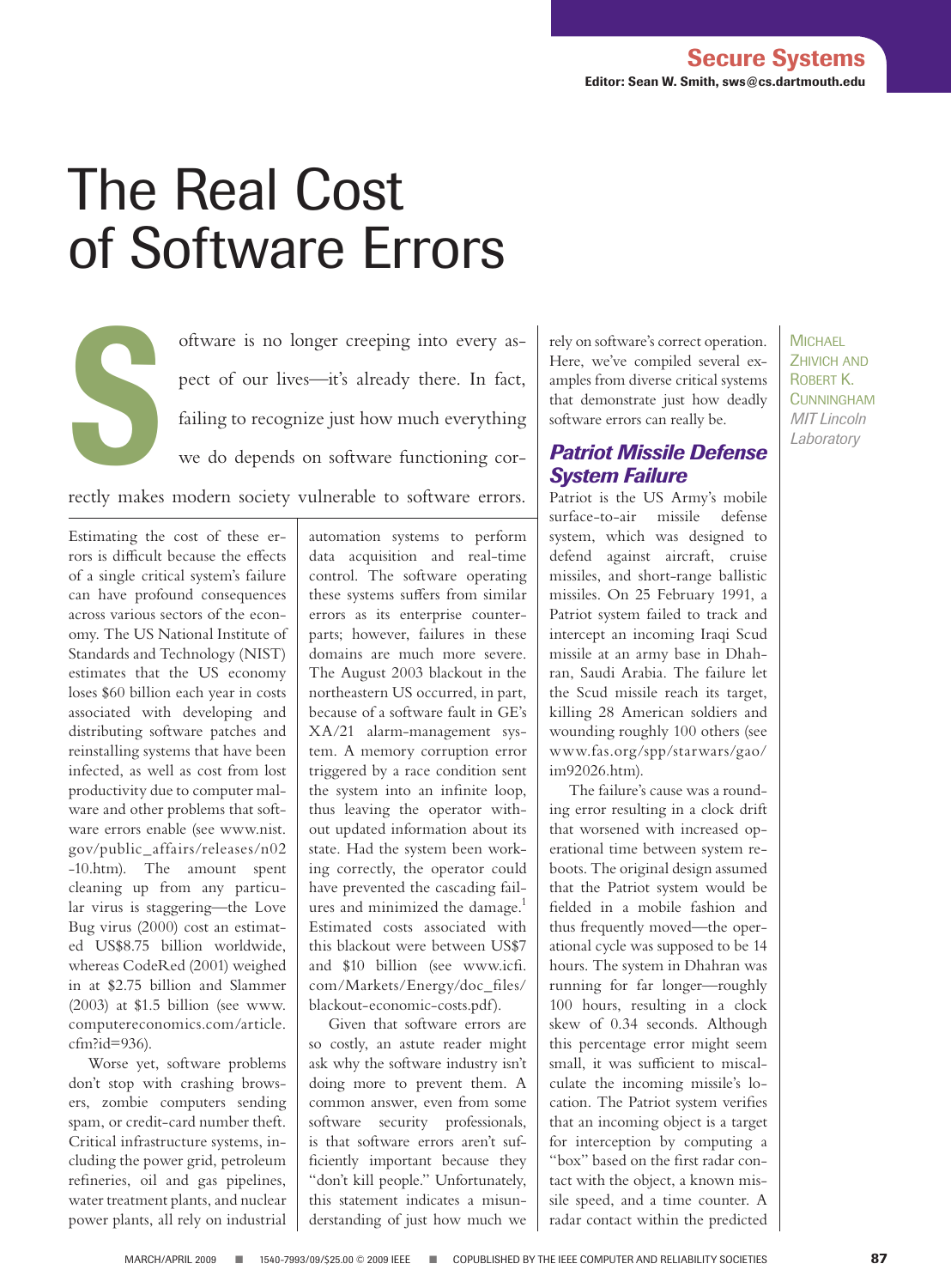

box would confirm target detection, but the clock skew caused the system to miscalculate the box's boundaries, so it didn't register the second radar contact with the high-speed missile.

The ultimate irony in this disaster is that the army had already worked out a software fix for this problem—the updated software arrived at the base just one day too late.

#### *Radiation Treatment Overdoses*

Although we might expect deaths due to military systems (faulty or otherwise), fatalities resulting from medical systems designed to heal are more concerning. A fairly well-known failure in a linear accelerator, known as Therac-25, resulted in several cancer patients receiving deadly radiation overdoses during their treatment between June 1985 and January 1987 at several oncology clinics in the US and Canada. The dosages were later estimated to be more than 100 times greater than those typically used for treatment.

A race condition was partly to

blame for these accidents. Therac-25 was an improvement over the Therac-20 model; it was smaller and cheaper, and it utilized fewer hardware components. One change from the Therac-20 model replaced hardware circuitry that acted as a safety interlock—ensuring proper positioning of shielding surfaces and preventing the electron beam power level from exceeding a predefined maximum regardless of operator input—with a software implementation. The software bug was triggered when a quickfingered operator issued a specific set of commands at a control terminal; the display information on the operator's screen was inconsistent with the device's actual operation and prevented the operator from recognizing that an error had occurred. The same bug existed in the Therac-20 model's software, but the hardware safety interlock prevented the system from delivering fatal radiation dosages.<sup>2</sup>

A more recent case of deadly overdoses in radiation treatment occurred at the Instituto Oncologico Nacional in Panama City in 2001. Treatment-planning

software from Multidata Systems International resulted in incorrectly calculated radiation dosages. Twenty-eight patients received excessive amounts of radiation, with fatal consequences for several. Operators triggered the software error by attempting to overcome the system's limitation in the number and configuration of shielding surfaces used to isolate an area for irradiation. The operators found that by drawing an area with a hole in it, they could get the system to dispense the right dosage in the correct location. However, unknown to them, drawing such a surface in one direction resulted in a correct calculation, whereas drawing the surface differently resulted in an overdose. We can't blame the software alone for these incidents—the operators were supposed to perform manual calculations to ensure that the dosage the software computed was appropriate. They ignored this important check due to lax administrative procedures at the medical institution (see www.fda.gov/cdrh/ocd/ panamaradexp.html or www.fda. gov/bbs/topics/NEWS/2003/ NEW00903.html).

#### *Bellingham, WA, Pipeline Rupture*

Critical infrastructure systems, like military and medical systems, also depend on software for robust and secure operation. Operators rely on supervisory control and data acquisition (SCADA) systems to provide accurate, real-time information in order to assess the system state correctly and operate it reliably. Although critical infrastructure systems include physical safeguards in conjunction with computerized SCADA systems, a software failure that prevents the operator from seeing the system's actual state can result in a catastrophic failure.

On 10 June 1999, a 16-inchdiameter pipeline ruptured in Bellingham, Washington, releas-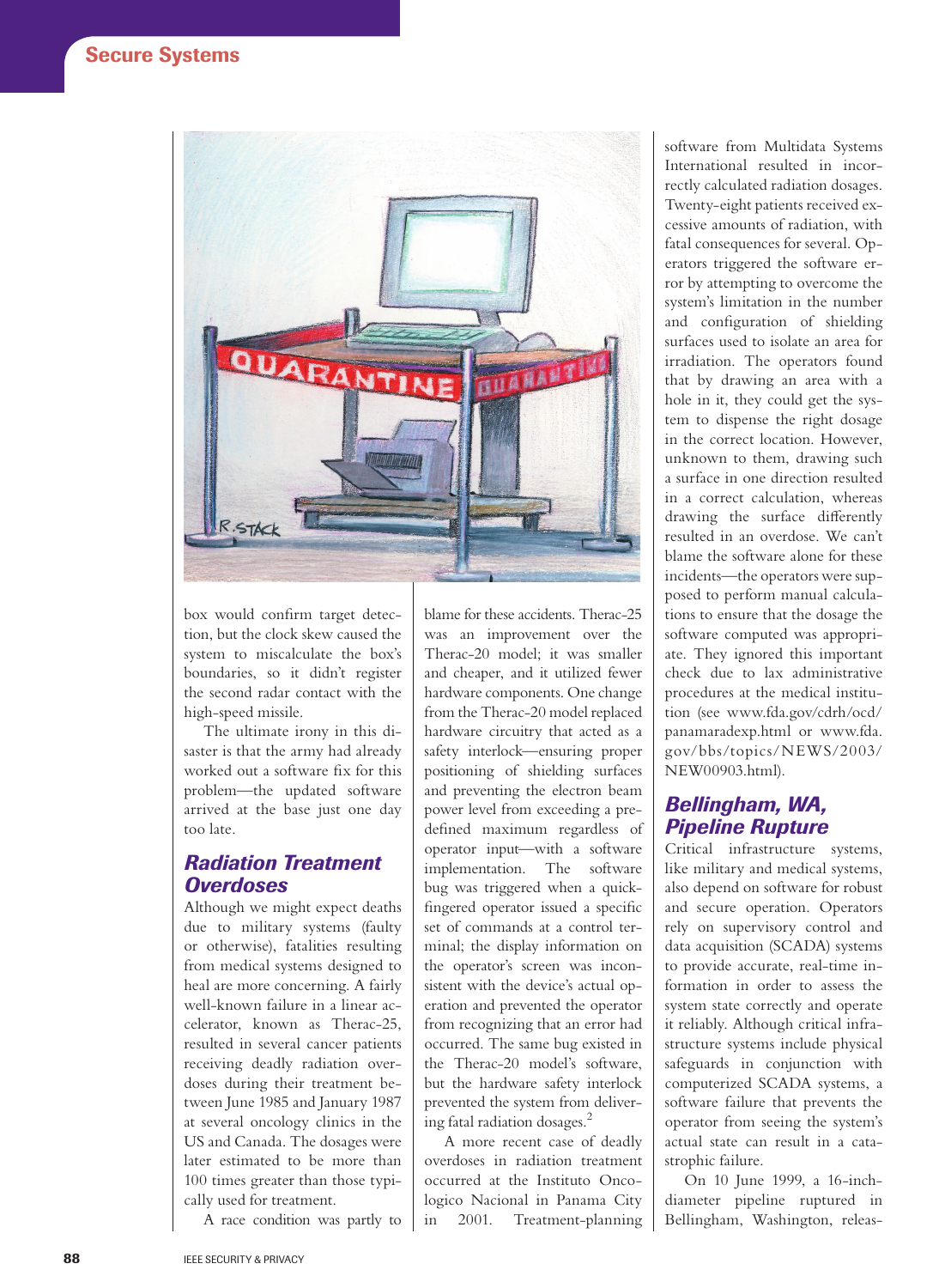ing 237,000 gallons of gasoline into a creek that flowed through Whatcom Falls Park. The gasoline pools ignited and burned an area covering approximately 1.5 miles along the creek. Two 10-year-old boys and an 18-year-old man died as a result of this accident, and an additional eight injuries were documented. The failed pipeline's owner, the Olympic Pipeline Company, estimated the total property damages to be at least US\$45 million.

The rupture itself occurred due to a combination of causes. The pipeline was weakened by physical damage from nearby construction. High pressures on the pipeline during subsequent operation exacerbated this damage, resulting in the rupture and release of gasoline. However, an investigation determined that an unresponsive SCADA system prevented the operator from recognizing that the pipeline had ruptured and taking appropriate action to limit the amount of gasoline spilled. The report authors believe that shutting down the pipeline earlier could have prevented the resulting explosion (see www.ntsb.gov/ publictn/2002/PAR0202.pdf).

#### *Finding Solutions*

As these examples demonstrate, software errors affect many critical systems, from military installations to medical systems to critical infrastructure. Moreover, in some cases, software faults result in fatal consequences because software is integral to how we assess and respond to situations in the physical domain. Whether software faults are triggered by operator error, an unlikely sequence of events, or a malicious adversary matters little—the results can be equally disastrous. Robustness and security are two sides of the same coin because both can be compromised by failures in a system's availability, reliability, or integrity.

Although we can't blame soft-

ware errors entirely for the incidents we present here, our reliance on software must come with an understanding of the consequences of software failures. These examples further support the NIST report's conclusions—software is inadequately tested for supporting critical systems reliably. Academic work in several disciplines, such as model checking, software verification, static analysis, and automated testing, exhibits promise in delivering software systems that are free from certain defects.

Model checking and software verification rely on mathematically modeling a program's computation to verify that a certain fault (such as a division by zero) can't occur at any point in the program. These methods identify not the problem's location but rather parts of the code that are guaranteed to be problem-free. Although this metric turns the usual bugfinding task on its head, it lets us make certain statements about the quality of the code that the system can prove to be correct. Unfortunately, conducting such proofs for large code bases becomes impractical because an accurate model of software behavior becomes unwieldy quickly, forcing the system to make approximations that affect the analysis's precision.

Static analysis has become rather popular, and several commercial companies sell tools that can analyze C, C++, Java, and C# software. Static analysis encompasses several different techniques, the most prominent being lexical analysis and abstract interpretation. A lexical analysis tool scans the software to identify usages and language idioms that are frequently misused and thus likely indicate that the programmer has made an error. However, these tools tend to have high false-alarm rates, requiring developers to evaluate many false warnings in search of real bugs. Abstract interpretation tools, on the other hand, per-

## Further Reading

The ACM Forum on Risks to the Public in Computers and Related Systems (RISKS) is an excellent resource for examples of computer failures and their effects on the public. You can find an archive of this mailing list at http://catless.ncl.ac.uk/Risks/.

form a symbolic execution of the program that treats all inputs and unknown memory locations as containing a symbolic value that the program can manipulate. Such a technique tends to arrive at more precise results than lexical analysis; however, program size and complexity can force the tool to use approximations that adversely affect both the false-positive and false-negative rates.<sup>3</sup>

Automated testing has also received a lot of attention in the past several years. With the advent of *fuzzing*, a technique that uses mutation or other mechanisms to send random-looking inputs to the program in attempts to crash it, many developers are looking to augment their functional testing infrastructure to include automated fuzz testing. Incorporating such testing into the software development process provides some confidence in software's ability to handle even unexpected inputs robustly. Such techniques also benefit from source or binary program instrumentation that can detect subtle errors that might not result in a crash.4,5

Although much academic re-search has focused on software analysis and testing, the software industry has been slow to adopt these tools. A quick back-of-theenvelope calculation presented as part of the Quality of Protection Workshop indicates that industry spending on protecting software assets (estimated at 0.2 percent of the value of the software market) is an order of magnitude smaller than